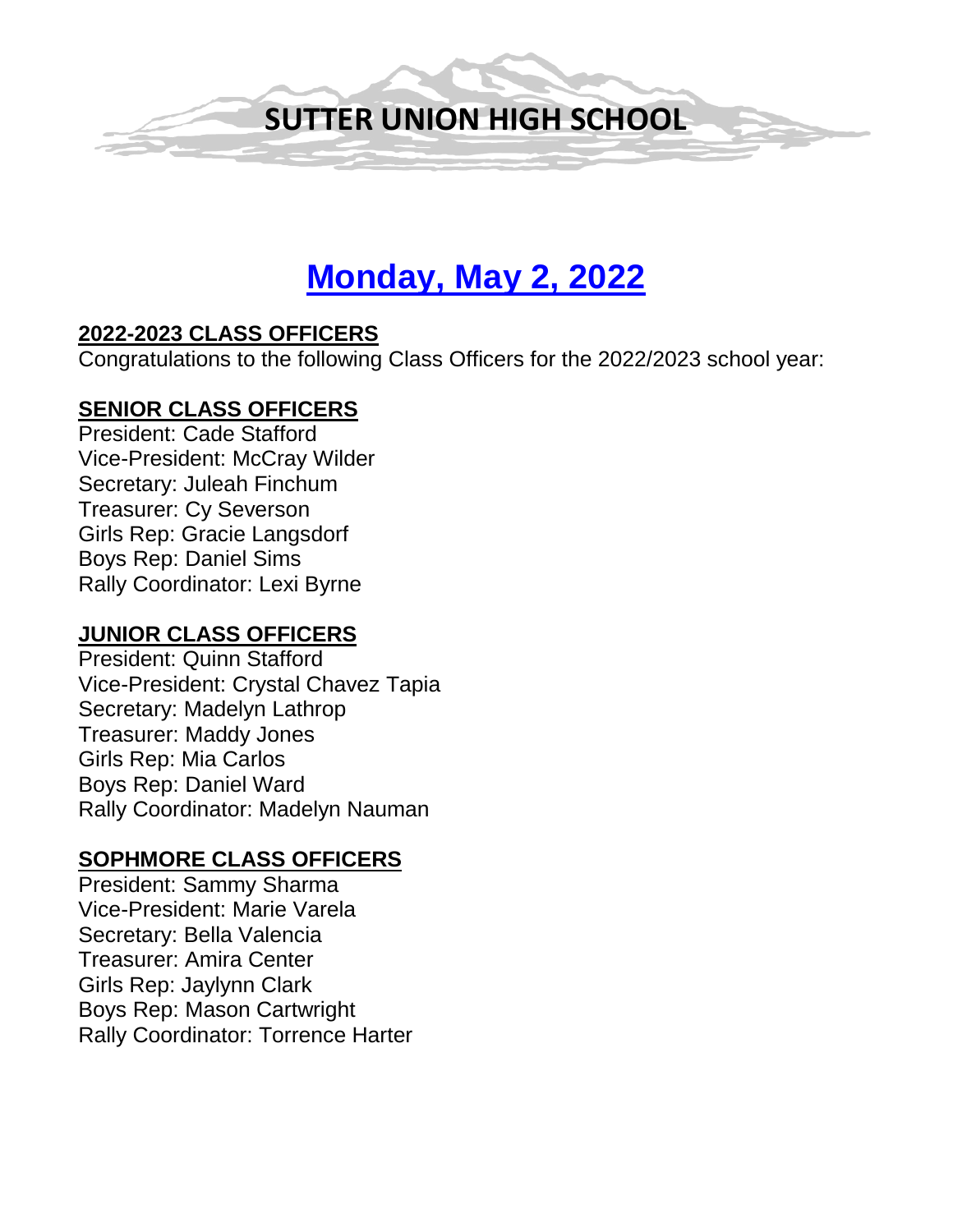

#### **ASB OFFICERS**

President: Trinity Gomez Vice-President: Zoie Bravos Secretary: Swaisy Van Dusen Treasurer: Mia Minard Rally Coordinator: Mackensie Ritner At-Large Rep: Haley Mathews

#### **YUBA COLLEGE**

Yuba College will be hosting an Open House on **Saturday, May 14th from 10:00 a.m. – 2:00 p.m. at the Marysville Campus.** The event is open to the public. Join us as we welcome prospective students, current students, and the community to campus. Learn more about Yuba College, explore programs, resources, and learn how to get free tuition! There will be prizes, free food and games.

#### **YEARBOOKS**

Don't forget to purchase your yearbook! They can be purchased at the ASB window for \$81. See Mr. Danna if you have any questions.

#### **FBLA**

There will be a mandatory meeting for officer elections on **Wednesday, May 4th in Mrs. Hopkins' room, 9B.** 

#### **CHEER TRYOUTS**

There will be a clinic to prepare for tryouts on May  $3^{rd}$  and  $4^{th}$  from 5:30 p.m. - 7:30 p.m. Tryouts will be held on Friday, May  $6<sup>th</sup>$  beginning at 5:30 p.m.

- New athletes or athletes that do not have current athletic clearance completed must have a current athletic clearance. This can be completed at [www.athleticclearance.com](http://www.athleticclearance.com/)
- Tryout numbers will be issued
- Athletes must be grade eligible (Have a minimum of a 2.0 GPA and no failing grades.

•

Please reach out to Coach Pattra Runge with any questions!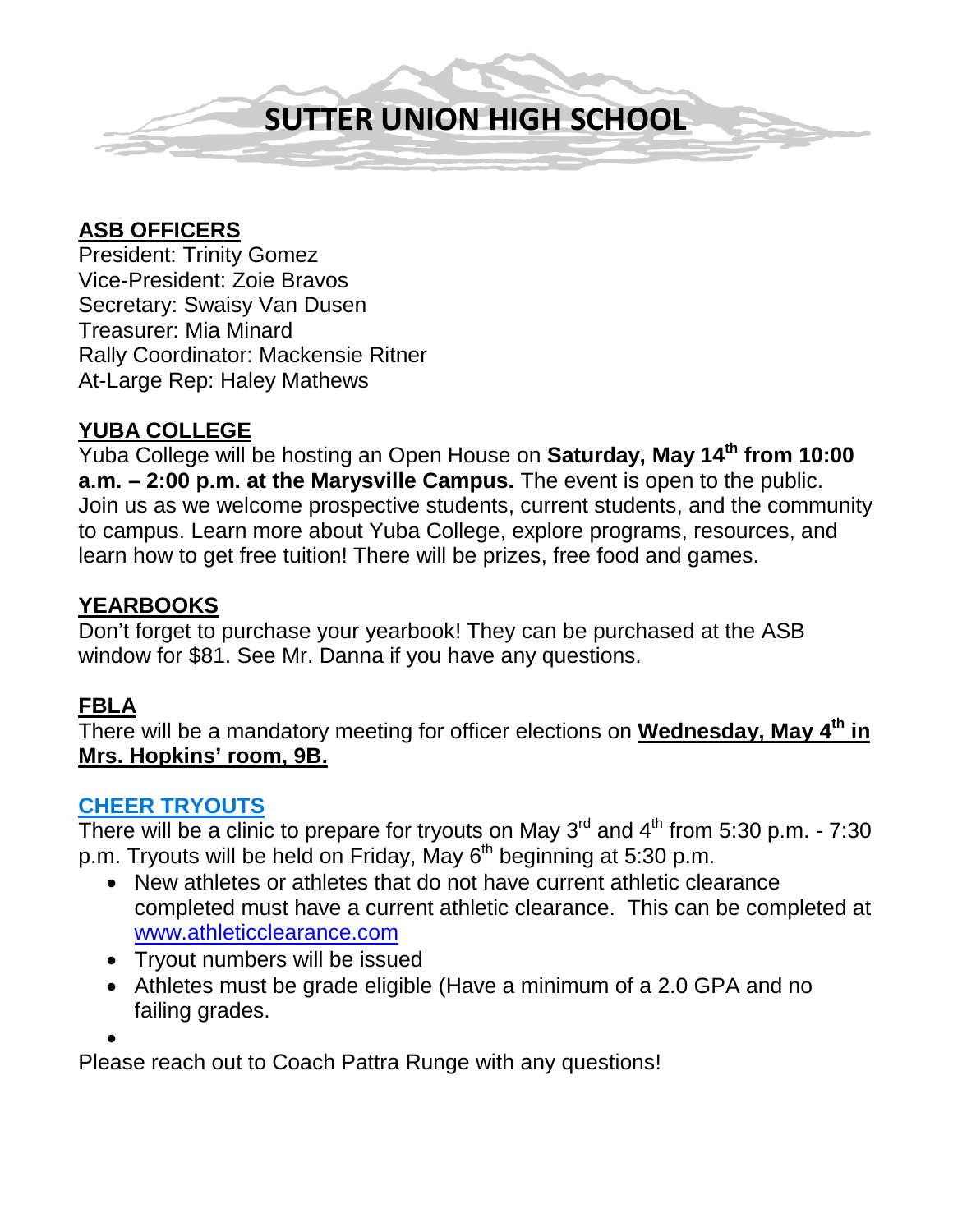

#### **CSF**

There will be drop in meetings on **May 4th and 5th at lunch in Mrs. Finitzer's classroom E28** to assemble packages for the hospital.

#### **YUBA COUNTY SHERIFF'S DEPARTMENT**

Any students that are interested in applying for the Yuba County Sheriff's Department check in with the counseling department. All interested applicants must meet these minimum qualifications:

- Must be 16-21 years old at the time of application
- Cadets must possess a high school diploma, or GED equivalent, or be currently enrolled in high school. Cades currently enrolled in high school or college must maintain a minimum 2.0 GPA.
- Cadets must be in good physical condition
- Cadets must conform to the high ethical standards of the law enforcement profession. Cadets may not have a prior felony conviction
- Cadets must donate a minimum of 16 hours each month. They are expected to attend monthly meetings and training.

#### **PROM**

Seniors and Juniors who owe detentions must make them up before they can purchase prom tickets. If you are on the detention list you will not be able to purchase or attend prom until your detention hours are made up. If you have questions about detentions please see the main office.

The cost for Prom tickets are now **\$40.** 

#### **POWDER PUFF**

PowderPuff Football Sign-ups for student players and coaches continue through Wednesday, May 4th. **Games will be played on Wednesday, May 28th and practices will take place on Monday and Tuesday May 16th and 17th at 5:30 pm.** The cost for jerseys is \$25 per person. Pay at the ASB window and bring your receipt to Mrs. Franco's room (E23) when you sign up to play or coach.

#### **CLASS FEES**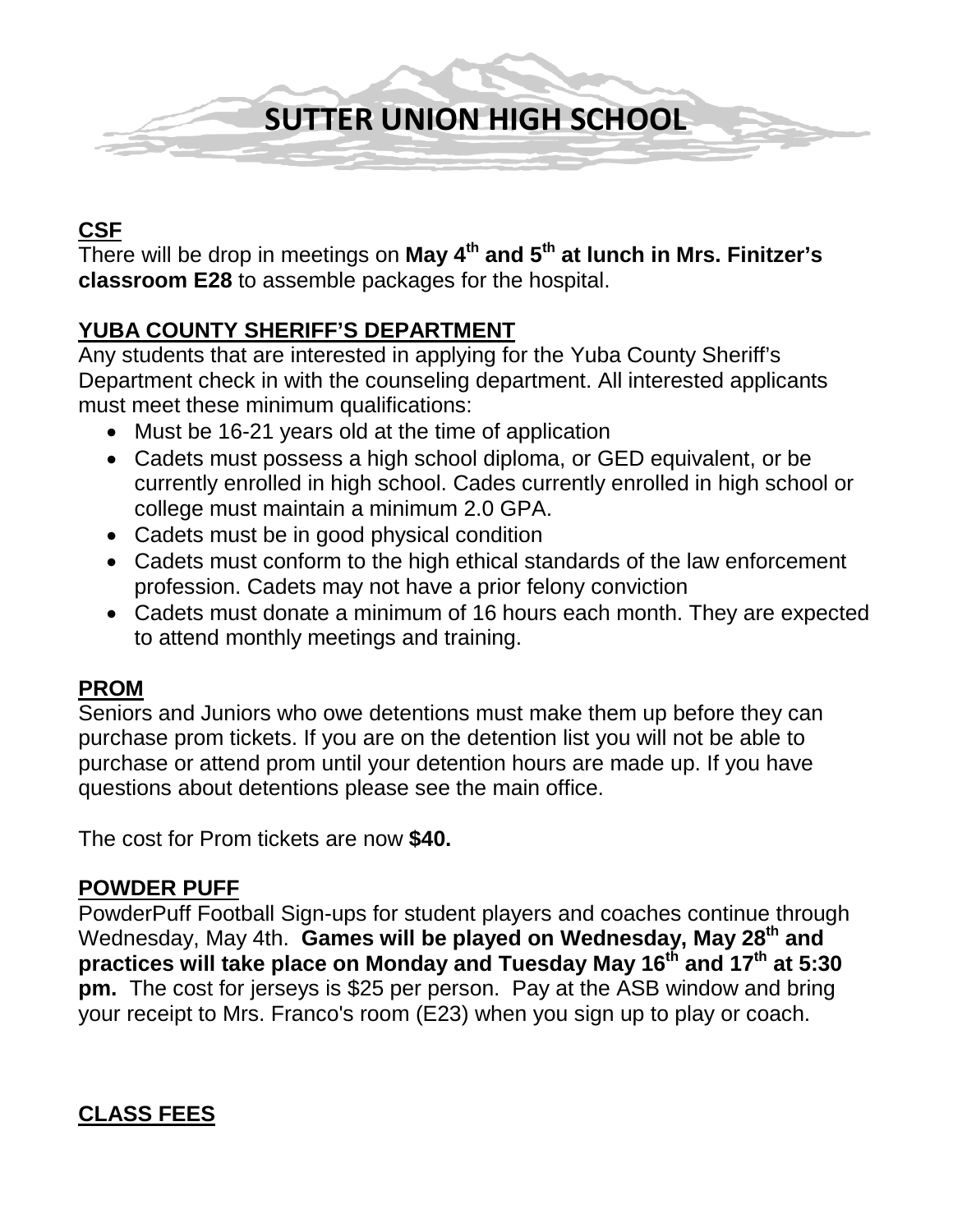

Pay for your 2<sup>nd</sup> semester class fee now to avoid being put on the fines list that will be coming out soon!! You can pay before school, at break, lunch, after school or online at shopsutterhigh.com

## **SENIORS**

#### **GRAD NIGHT**

**SENIORS:** If you would like to sell raffle tickets for the gun raffle see Mrs. Little in the library to pick up tickets.

**Sutter Union High School Booster Club** is privileged to offer an **[athletic](https://ca02205833.schoolwires.net/Page/8453)  [scholarship](https://ca02205833.schoolwires.net/Page/8453)** award to two male and two female athletes of Sutter Union High School. One male and one female athlete will be awarded a \$750 scholarship; and one male and one female athlete will be awarded a \$500 scholarship. Recipients will be chosen based on the following criteria:

- character and citizenship
- completion of application
- short essay
- letter of recommendations
- formal interview

Download a copy of the application from the Scholarship and Awards section of our website or pick up a hard copy from the Counseling and Career Center.

All applications must be submitted to the counseling office. **Deadline extended to Friday, May 6, 2022, at 3:00 p.m.**

Take advantage of this great opportunity!

#### **YUBA COLLEGE:**

High school students who wish to take classes through Yuba College in the **Summer/Fall of 2022** need to complete and submit a Summer or Fall 2022 online application; this step is mandatory.

Students will then complete and sign a High School Recommendation Form that needs to be emailed (from the student's COLLEGE EMAIL ACCOUNT) to